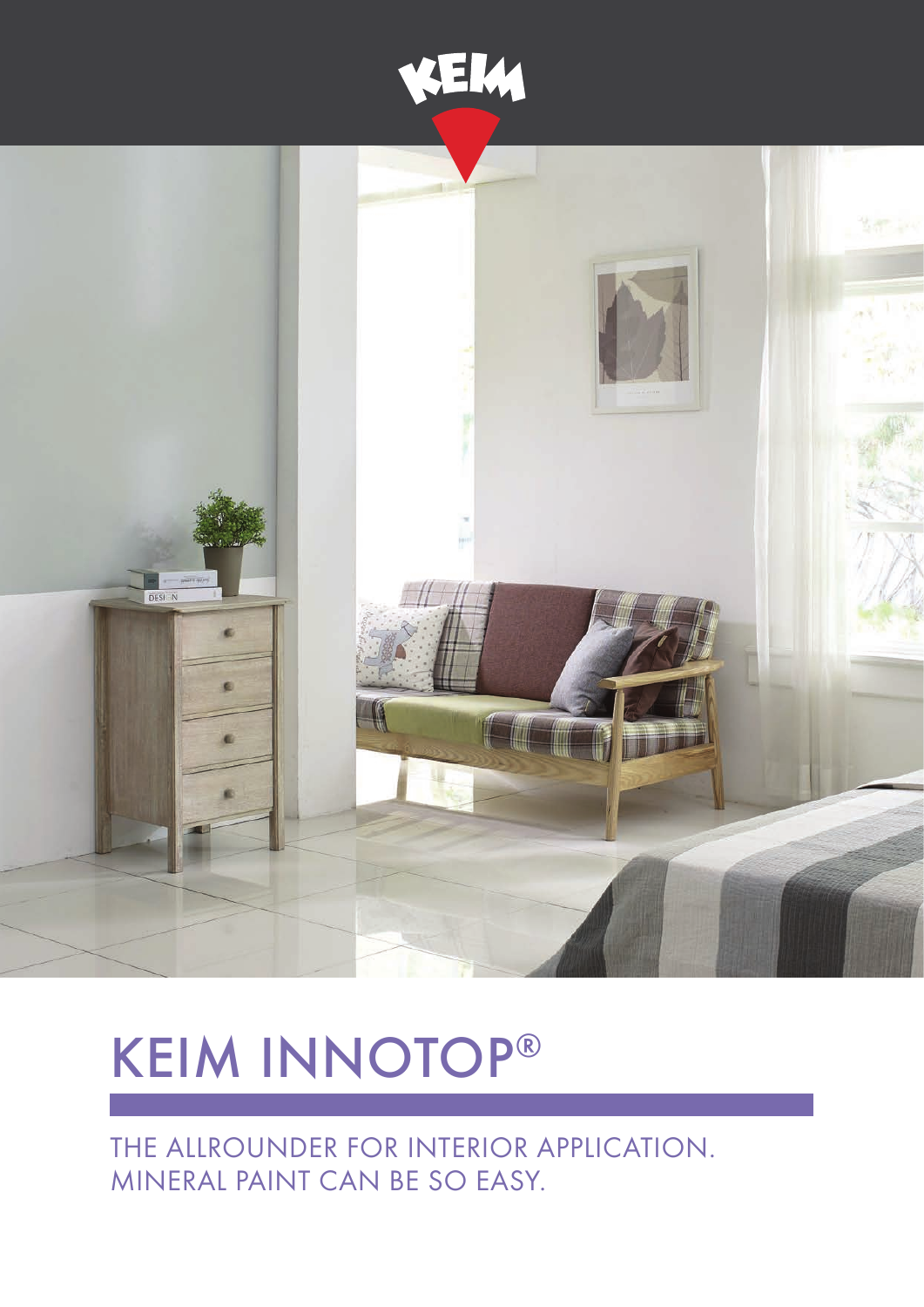## KEIM INNOTOP® TOP EASY, TOP SAFE



## OPEN THE BUCKET – PAINT – READY!

KEIM Innotop, a tried and tested, sol-silicate based interior paint from KEIM. Top easy and top safe! It makes painting really enjoyable! Suitable for render, plasterboard, old paint coatings, woodchip wallpaper, new and old substrates, wall and ceiling, living and working areas. KEIM Innotop is the allrounder for interiors. A filled variant of KEIM Innotop is available to equalise inhomogeneous substrates.

Convince yourself of KEIM Innotop´s high performance. The pleasant whiteness, the amazingly simple workability and last but not least a fantastic painting result will for sure get you totally enthusiastic about. Of course, KEIM Innotop provides all the advantages and properties of an interior silicate paint like all KEIM paints:

- Easy to work with
- Fantastic hiding power
- Safe result
- Perfect building physics
- Pleasant whiteness
- No solvents or plasticisers
- No preservatives added
- Mineral-matt appearance
- Optimum price-quality ratio
- Wet abrasion resistance, class 3



KEIM Innotop has an excellent consistence for corners and edges. The paint has a particularly easy flow and is highly efficient.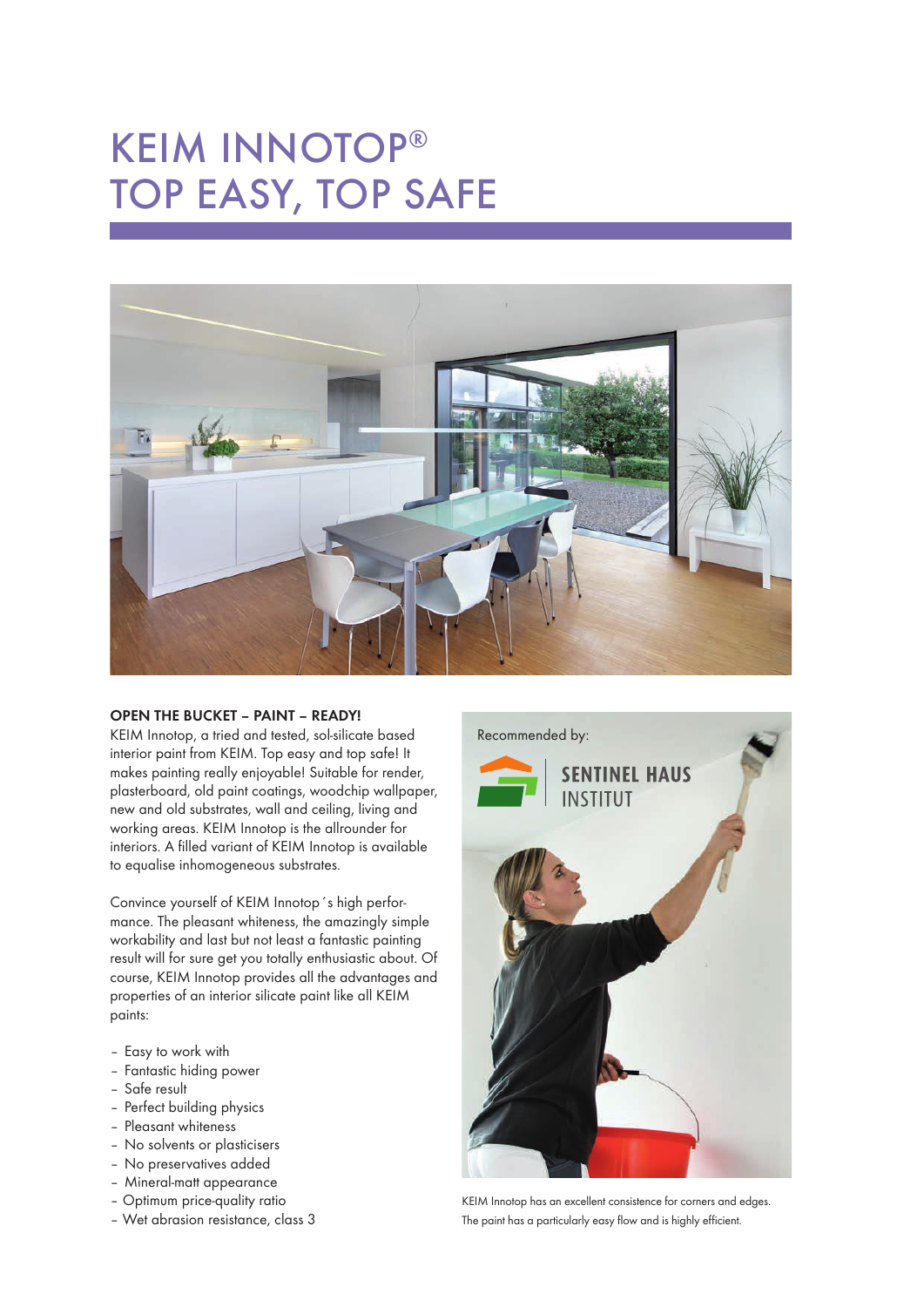